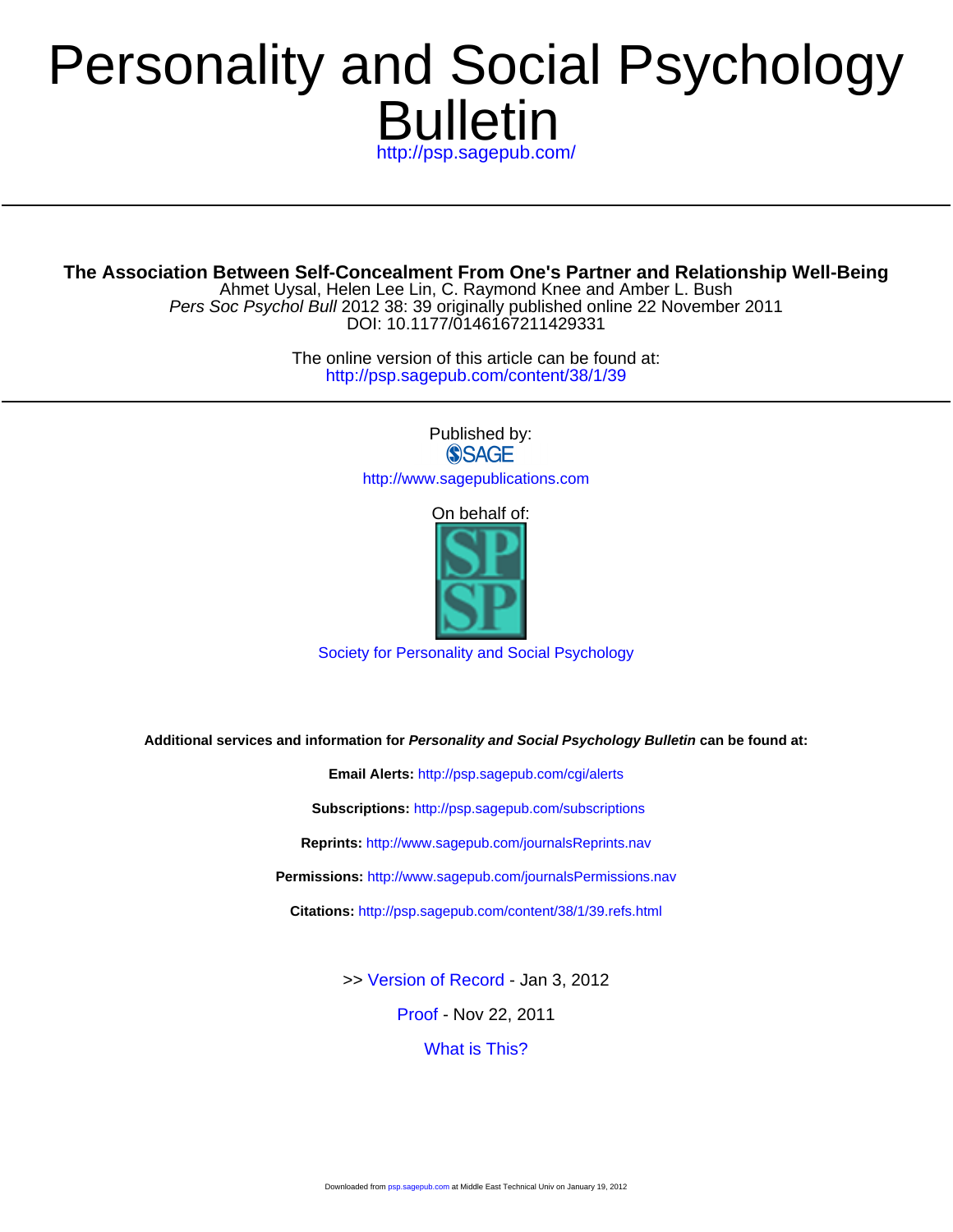# **The Association Between Self-Concealment From One's Partner and Relationship Well-Being**

Personality and Social Psychology Bulletin 38(1) 39–51 © 2012 by the Society for Personality and Social Psychology, Inc Reprints and permission: sagepub.com/journalsPermissions.nav DOI: 10.1177/0146167211429331 http://pspb.sagepub.com **SSAGE** 

Ahmet Uysal<sup>'</sup>, Helen Lee Lin<sup>2</sup>, C. Raymond Knee<sup>2</sup>, **and Amber L. Bush3**

#### **Abstract**

In two studies the authors examined whether self-concealment from one's partner is associated with lower relationship wellbeing. In Study 1, participants who were in a romantic relationship (*N* = 165) completed an online survey. Self-concealment from one's partner was associated with lower relationship satisfaction and commitment. Furthermore, results were consistent with this relationship being mediated by autonomy and relatedness needs. In Study 2, couples (*N* = 50) completed daily records for 14 consecutive days. Multilevel analyses indicated that daily self-concealment from one's partner was associated with daily relationship satisfaction, commitment, and conflict. Lagged analyses also showed that self-concealment from one's partner predicted lower relationship well-being on the following day. Moreover, results supported that thwarted basic needs mediated the association between daily self-concealment and relationship well-being. Finally, actor-partner interdependence model over time analyses indicated that, apart from one's own self-concealment, one's partner's self-concealment was associated negatively with one's own relationship well-being.

#### **Keywords**

concealment, secrecy, close relationships, self-determination, basic needs

Received October 12, 2010; revision accepted June 20, 2011

Self-concealment is the predisposition to hide negative or distressing personal information from others (Larson & Chastain, 1990). According to Larson and Chastain (1990), the concealed personal information has three characteristics—it is private and personal, consciously accessible, and actively kept hidden. Research has shown consistently that self-concealment is detrimental to psychological and physical well-being (e.g., Cepeda-Benito & Short, 1998; Kelly & Achter, 1995; Larson & Chastain, 1990).

Past studies have examined the link between trait selfconcealment and psychological well-being, but research in the context of romantic relationships is lacking. Self-concealment is an interpersonal process by nature; hence, it is both relevant and important to investigate the consequences of self-concealment in romantic relationships. In the present research, we suggest that self-concealment in romantic relationships (i.e., concealing negative personal information from one's partner) is associated with lower relationship well-being. From a self-determination theory perspective (Deci & Ryan, 1985, 2000), we also suggest that this process is mediated by the fulfillment of three basic needs in the relationship. That is, self-concealment from one's partner would thwart the satisfaction of basic needs in the relationship (autonomy, competence, and relatedness), which would then predict lower relationship well-being.

# **Self-Concealment and Relationship Well-Being**

Self-concealment has been studied in interpersonal contexts such as counseling (Kelly, 1998) and adolescent–parent relationships (Frijns, Finkenauer, Vermulst, & Engels, 2005), but only a couple of studies have looked at its consequences in romantic relationships. In a cross-sectional study with married couples, researchers found that trait self-concealment did not contribute to marital satisfaction, but contextual secrecy (such as topic avoidance) did (Finkenauer & Hazam, 2000). However, it is important to note that this study investigated the role of trait self-concealment rather than self-concealment from one's partner. More recently, Finkenauer, Kerkhof, Righetti, and Branje (2009) examined the effect of perceived partner concealment on marital quality. They found that individuals who

<sup>1</sup>Middle East Technical University, Ankara, Turkey <sup>2</sup>University of Houston, Houston, TX, USA  $^3$ Baylor College of Medicine, Houston, TX, USA

**Corresponding Author:**

Ahmet Uysal, Middle East Technical University, Department of Psychology, Universiteler M., Inönü Blv., 06800, Ankara, Turkey Email: uahmet@metu.edu.tr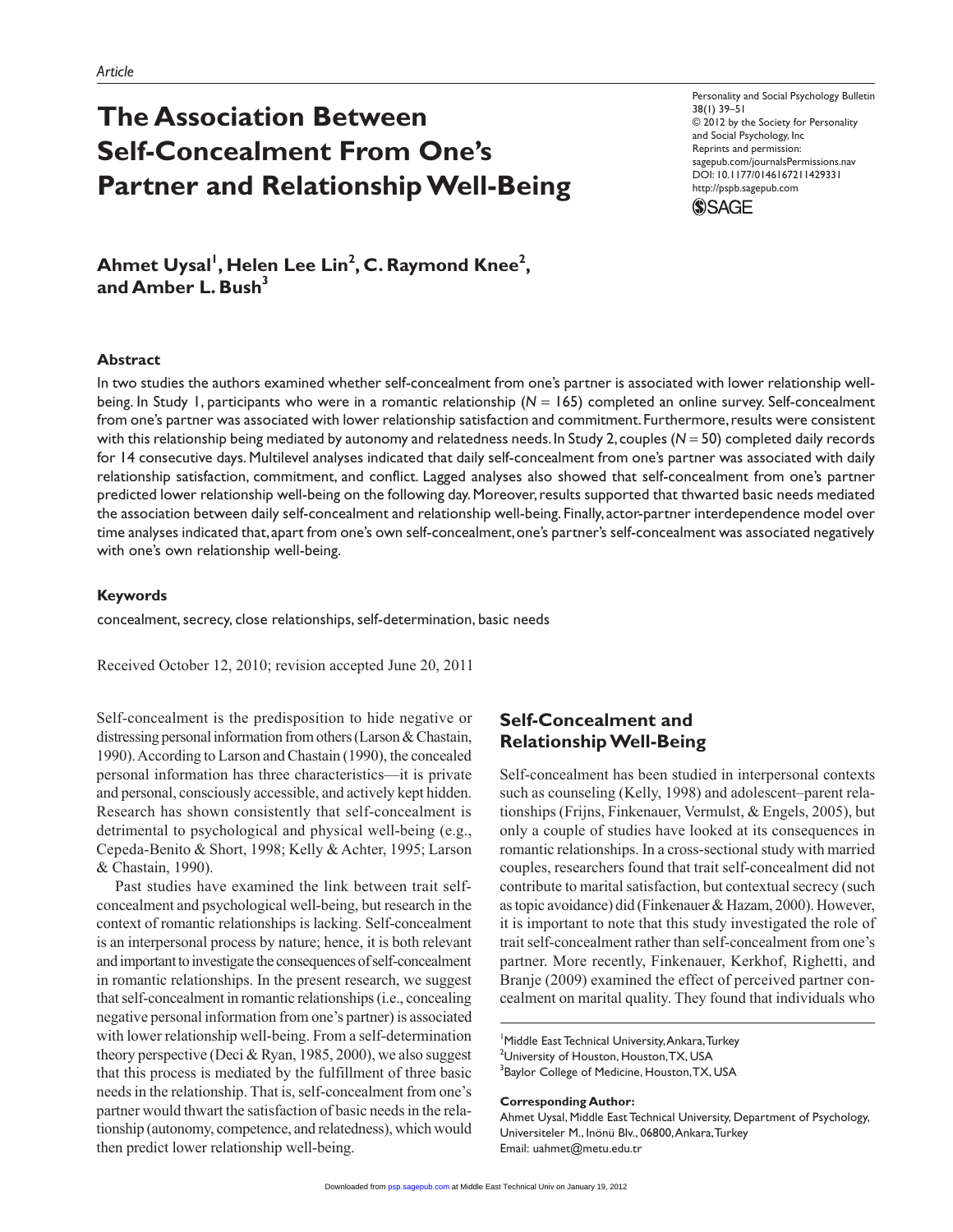40 *Personality and Social Psychology Bulletin 38(1)*

perceived their spouses as self-concealing reported lower marital well-being over time. Furthermore, this effect was mediated by the feeling that one was being excluded by one's partner. Finally, they also reported that one's own concealment from one's partner was correlated negatively with relationship quality.

Although we are not aware of any other studies that examined the link between self-concealment and romantic relationship well-being, researchers have investigated the effect of similar constructs or processes on relationship well-being. For instance, past research shows that topic avoidance is related negatively to relationship satisfaction (Caughlin & Golish, 2002; Dailey & Palomares, 2004). However, topic avoidance is different from self-concealment in romantic relationships because avoided topics are not necessarily about the self or kept secret. For instance, commonly avoided topics, such as the status of the relationship, conflict-inducing topics, or relationship norms (Baxter & Wilmot, 1985), are neither secrets nor personal.

Another related construct is authenticity, which is defined as behaving in accordance with one's true self in one's daily life (Kernis & Goldman, 2006). The relational aspect of authenticity involves being honest and sincere in one's close relationships. Authenticity in romantic relationships is associated negatively with self-concealment (Brunell et al., 2010; Lopez & Rice, 2006). A few studies have also examined the consequences of authenticity in romantic relationships. It was found that authenticity in romantic relationships is associated with higher relationship satisfaction (Lopez & Rice, 2006) and better relationship functioning and quality (Brunell et al., 2010).

Finally, self-disclosure has been a topic of interest in romantic relationships. Researchers have suggested that self-disclosure is beneficial for relationship well-being (Laurenceau, Barrett, & Pietromonaco, 1998; Reis & Shaver, 1988). Although selfconcealment is related negatively to self-disclosure, self-concealment is not simply a lack of self-disclosure. Self-concealment is an active process that involves hiding negative personal information. Several studies have controlled for self-disclosure and found unique associations between self-concealment and various outcomes (e.g., Finkenauer et al., 2009; Larson & Chastain, 1990; Uysal, Lin, & Knee, 2010).

In sum, based on these findings from related areas of research, it can be suggested that self-concealment from one's partner will be detrimental to relationship well-being. However, self-concealment from one's partner can also be conceptualized as a process that may fluctuate from day to day within a relationship. Consequently, it is important to investigate whether individuals have lower relationship well-being on the days they self-conceal more from their partners. Moreover, based on past research (Uysal et al., 2010), we also suggest that self-concealment from one's partner is detrimental to relationship well-being because it thwarts the satisfaction of basic needs for autonomy, competence, and relatedness in romantic relationships.

# **Self-Concealment and Need Fulfillment in Close Relationships**

According to self-determination theory (Deci & Ryan, 1985, 2000), individuals have three basic needs, namely, autonomy, competence, and relatedness, which are essential for personal growth and well-being. Autonomy refers to fully endorsing one's actions and engaging in volitional activities that are not controlling or imposed. Competence refers to feeling selfefficacious and optimally challenged, and relatedness refers to feeling genuinely connected to others and having a sense of belongingness (Ryan & Deci, 2002). Several studies have shown that satisfaction of these needs is essential for personal well-being (Deci & Ryan, 2000).

Researchers have also investigated the role of need fulfillment in the context of close relationships. For instance, fulfillment of autonomy, competence, and relatedness needs was associated positively with secure attachment (La Guardia, Ryan, Couchman, & Deci, 2000) and emotional reliance on close others (Ryan, La Guardia, Solky-Butzel, Chirkov, & Kim, 2005). In another set of studies with participants in romantic relationships, results showed that need satisfaction in relationships was associated with more secure attachment, higher relationship satisfaction and commitment after disagreements, and less perceived conflict and defensiveness (Patrick, Knee, Canevello, & Lonsbary, 2007). In sum, fulfillment of three basic needs also plays an important role in relationship well-being. As researchers may have different definitions for "relationship needs," we would like to clarify that when we use the terms *basic needs* and *relationship needs* in the remainder of the article, we are referring to the three basic needs as defined by self-determination theory (i.e., autonomy, competence, and relatedness).

We suggest that self-concealment from one's partner would be detrimental to the satisfaction of basic needs in one's relationship, which would then predict lower relationship wellbeing. Self-concealment from one's partner would be detrimental to autonomy needs in relationships because concealment requires constant monitoring and suppression of the thoughts that are being kept secret (Lane & Wegner, 1995). People who are keeping a secret from their partner would actively suppress their thoughts and behaviors while with the partner to not reveal the secret inadvertently. This would eventually lead the person to feel controlled and restrained during interactions with the partner, thwarting autonomy needs in the relationship. For instance, Jack may hide from Jill the fact that his business is not doing well. When he is with Jill, he would try to avoid the topic or try to act in ways that would not make her suspicious. Consequently, he would feel controlled and pressured in his thoughts, speech, and behaviors while with Jill, which would lead to unfulfilled autonomy needs in his relationship.

Similarly, self-concealment from one's partner would also make a person feel less genuinely related to his or her partner. The concealing individual is likely to feel insincere or less authentic in the relationship. In other words, concealment from one's partner would also result in unfulfilled relatedness needs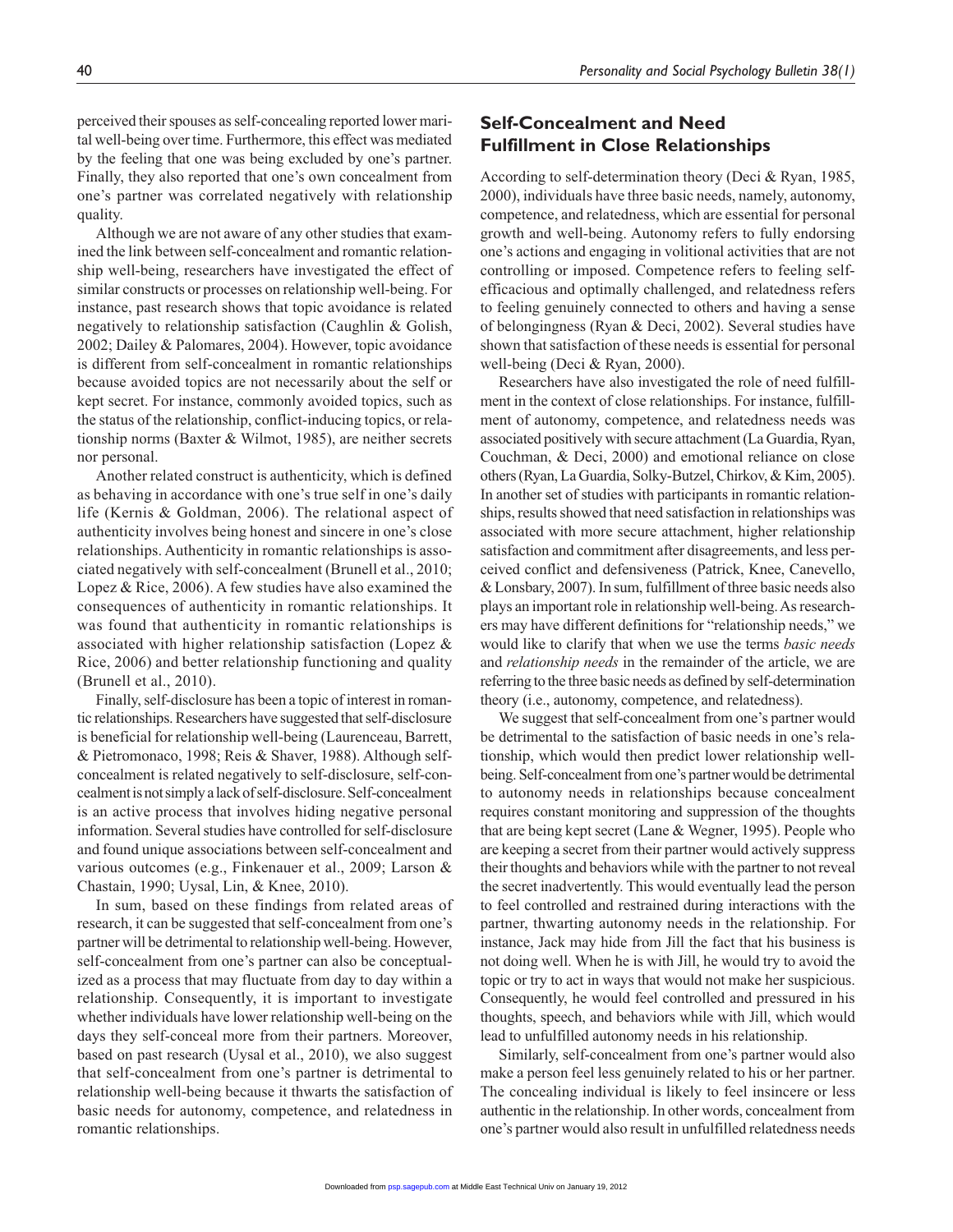in the relationship. For example, Jill may try to conceal from Jack that she was sexually abused when she was younger. Eventually, she may begin to think that Jack does not know her well and start to feel distant and less intimate, impeding the fulfillment of her relatedness needs.

Finally, self-concealers would be less likely to feel validated and accepted for their negative self-aspects by their partners as their partners are not aware of those concealed aspects. Moreover, suppressing these negative self-aspects would make them more salient, negatively influencing one's self-view. Furthermore, self-concealment might also lead to evaluating the concealed aspects more negatively than they actually are as a result of self-perception processes ("If I cannot disclose it, it must be really bad"; Derlega, Metts, Petronio, & Margulis, 1993). In sum, these processes would hinder competence needs. For instance, after quitting smoking, Jack hides that he began smoking again. He thinks that if Jill learns about it, she will be disappointed in him. He may also evaluate the problem more negatively because he cannot disclose it (i.e., self-perception process). By concealing this information, he forgoes the opportunity to receive support and validation from Jill. Furthermore, hiding this issue makes it more salient, and negative thoughts about his self-concept ("I am not a good partner") keep intruding into his mind. As a result, he starts to feel inadequate around Jill, thwarting his competence needs.

# **The Current Research**

The first goal of the present study was to investigate the association between self-concealment from one's partner and relationship well-being. We predicted that concealment from one's partner would be associated with lower relationship well-being, which was defined as less relationship satisfaction and commitment to one's relationship. Moreover, we also predicted that this association would be independent of selfdisclosure (Hypothesis 1 [H1]).

The second goal of the study was to examine why selfconcealment would be detrimental to relationship well-being. We hypothesized that self-concealment from one's partner would thwart satisfaction of autonomy, competence, and relatedness needs in the relationship. These unfulfilled needs, in turn, would predict lower relationship quality (Hypothesis 2 [H2]).

The third goal of the study was to investigate the withinperson associations among self-concealment from one's partner, satisfaction of the three needs in the relationship, and relationship outcomes. As self-concealment from one's partner may fluctuate over time, we tested whether the associations between self-concealment from one's partner and relationship well-being would be replicated at the day level. We hypothesized that individuals would report lower relationship wellbeing on the days they self-concealed more from their partners (Hypothesis 3 [H3]). Similarly, we also tested whether the association between daily self-concealment from one's partner and daily relationship well-being would be mediated by daily need satisfaction (Hypothesis 4 [H4]).

A final goal of this research was to study actor and partner effects of self-concealment in romantic relationships. One's own relationship well-being is influenced not only by one's own actions but also by one's partner's behavior. Consequently, apart from one's own concealment, one's partner's concealment may also contribute to one's relationship well-being. For instance, perceived partner concealment was found to be associated with lower relationship quality (Finkenauer et al., 2009). Hence, we explored whether one's daily relationship wellbeing would be predicted not only by one's own daily concealment but also by one's partner's daily concealment.

We tested these hypotheses in two studies. In Study 1 we used a cross-sectional design; participants in a romantic relationship completed an online survey. In Study 2 we gathered dyadic diary data (i.e., couples completed daily records for 14 days) to investigate the daily associations between variables of interest.

# **Study 1**

#### *Participants and Procedure*

We collected data from 172 participants (146 female) who were in a heterosexual relationship. Participants were recruited from the university's participant pool and the Society of Personality and Social Psychology Listserv. Data from four participants with extreme low scores on basic needs and relationship satisfaction (*Z* < −3) and data from three participants who were in very long-term relationships (25, 26, and 42 years; *Z* > 3) were dropped from the analyses. The final sample consisted of 165 participants.

Participants' ages ranged from 18 to 40 ( $M = 23$ ,  $SD = 4.74$ ). The sample was ethnically diverse with participants identifying as Caucasian (48%), Hispanic (18%), Asian (16%), and African American (12%) and the remaining 6% identifying as Other. Average relationship length was 3.33 years (*SD* = 3.44), with a minimum of 2 months and a maximum of 18 years and 4 months. Regarding relationship status, 19% were married, 6% were engaged, 16% were living together, 55% were exclusively dating, and 4% were occasionally dating. Participants completed the questionnaire packets online.

# *Measures*

*Self-concealment from one's partner*. Self-concealment from one's partner was measured by adapting the Self-Concealment Scale (Larson & Chastain, 1990) items to refer to a romantic partner. Participants rated 10 items, such as "There are lots of things about me that I keep from my romantic partner" and "I'm often afraid I'll reveal something to my romantic partner that I don't want to," on a 1 (*strongly disagree*) to 5 (*strongly agree*) scale. Internal reliability was .89.

*Self-disclosure*. Self-disclosure to one's partner was measured by the Self-Disclosure Index (Miller, Berg, & Archer, 1983). Participants rated 10 items on the extent to which they were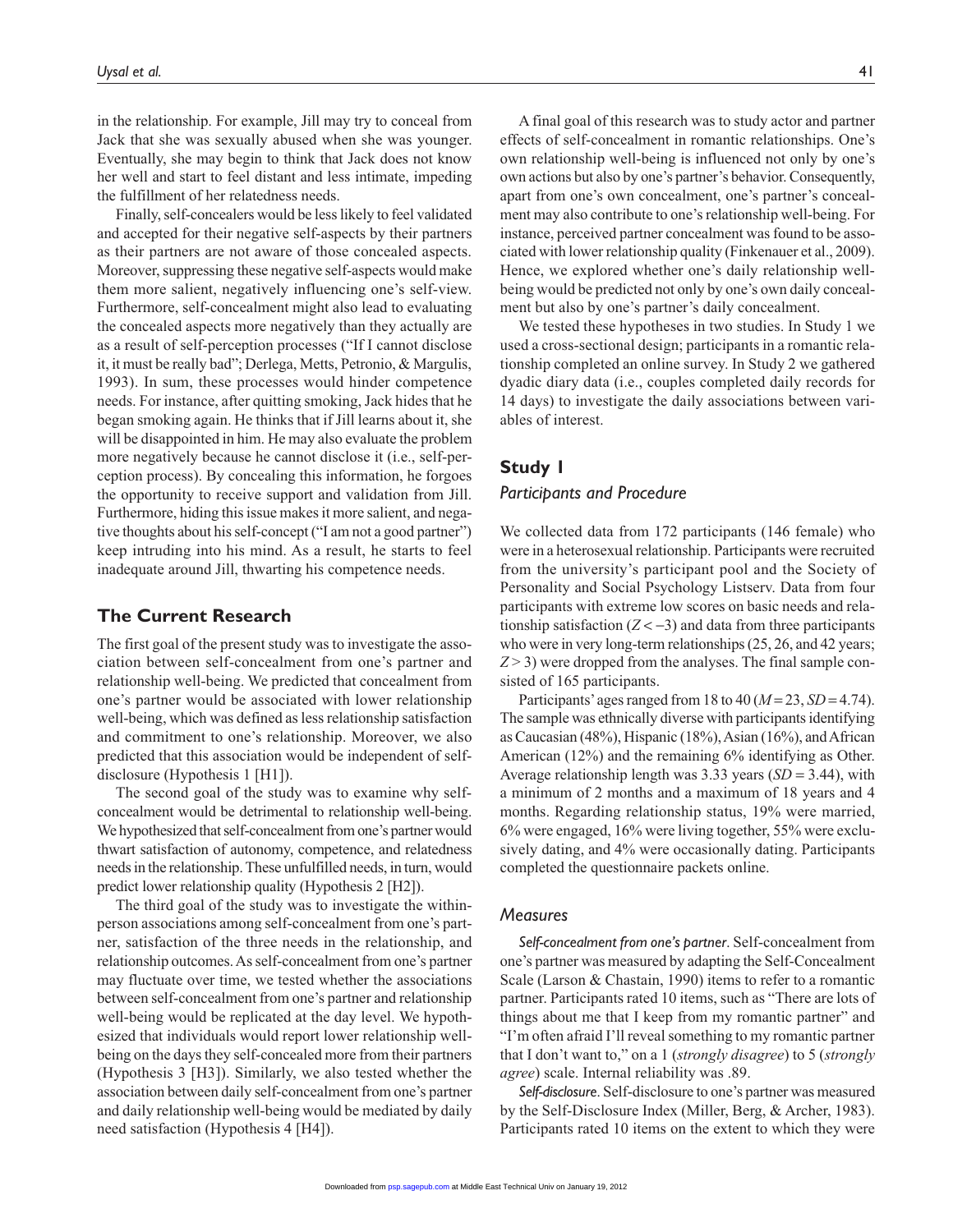|                              |             |      | 3      | 4      | 5      | 6      |        | 8      |
|------------------------------|-------------|------|--------|--------|--------|--------|--------|--------|
| I. Self-concealment          |             |      | $-.21$ | $-.12$ | $-.29$ | $-.25$ | $-.21$ | $-.33$ |
| 2. Self-disclosure           | $-.51$      |      |        |        |        |        |        |        |
| 3. Autonomy                  | $-.43$      | .52  |        |        |        |        |        |        |
| 4. Competence                | $-.32$      | .41  | .60    |        |        |        |        |        |
| 5. Relatedness               | $-.44$      | .44  | .67    | .64    |        |        |        |        |
| 6. Need satisfaction (total) | $-.45$      | .52  | .86    | .85    | .89    |        |        |        |
| 7. Commitment                | $-.39$      | .41  | .45    | .36    | .48    | .50    |        |        |
| 8. Relationship satisfaction | $-.49$      | .44  | .64    | .52    | .74    | .73    | .56    |        |
| M                            | <b>1.95</b> | 3.46 | 6.23   | 6.1    | 6.12   | 6.15   | 7.09   | 4.21   |
| SD                           | 0.79        | 0.58 | 0.84   | 0.87   | 0.97   | 0.78   | 1.19   | 0.64   |

**Table 1.** Means, Standard Deviations, and Correlations for Study 1

The first row represents the partial correlations, controlling for self-disclosure.

All correlations are significant at *p* < .001, except *r* = −.21 is significant at *p* < .01, *r* = −.12 is not significant (*p* = .13).

willing to discuss their thoughts and feelings with their romantic partner using a 1 (*not at all*) to 5 (*fully and completely*) scale. Internal reliability was .88.

*Need satisfaction*. The Basic Need Satisfaction in Relationships Scale (La Guardia et al., 2000) was used to assess need satisfaction in relationships. The scale consists of nine items that participants rated from 1 (*strongly disagree*) to 7 (*strongly agree*). It has three subscales: Autonomy (e.g., "When I am with my partner, I feel free to be who I am"), Competence (e.g., "When I am with my partner, I feel like a competent person"), and Relatedness (e.g., "When I am with my partner, I feel loved and cared about"). Each subscale can be scored separately, or an overall score can also be calculated by averaging the nine items. Internal reliabilities for the Autonomy, Competence, and Relatedness subscales were .67, .73, and .84, respectively. Reliability for the overall scale was .87.

*Relationship satisfaction*. Relationship satisfaction was measured by the seven-item Relationship Assessment Scale (RAS; Hendrick, 1988). In addition to general relationship satisfaction (e.g., "In general, how satisfied are you with your relationship?"), RAS also taps other relationship dimensions, such as expectations ("To what extent has your relationship met your original expectations?"), problems ("How many problems are there in your relationship?"), and love ("How much do you love your partner?"). The items were rated on a 1 to 5 scale, and higher scores indicated higher satisfaction. Internal reliability was .88.

*Commitment*. Commitment was measured by seven items from the Investment Model Scale (Rusbult, Martz, & Agnew, 1998). Participants rated items (e.g., "I am committed to maintaining my relationship with my partner") on a 0 (*do not agree at all*) to 8 (*agree completely*) scale. Internal reliability was .88.

#### *Results*

Means, standard deviations, and correlations are presented in Table 1. Initially, we tested whether self-concealment from one's partner was associated with relationship well-being, independent of self-disclosure (H1). Partial correlation analysis showed that self-concealment from one's partner was associated negatively with relationship satisfaction and commitment, independent of self-disclosure (Table 1). These findings supported H1.

Next, we tested whether the association between selfconcealment from one's partner and relationship well-being was mediated by basic needs in romantic relationships (H2). Initially, we conducted two separate mediation analyses. In the first model, self-concealment from one's partner was the predictor, basic need satisfaction was the mediator, and relationship satisfaction was the outcome. In the second model, commitment was the outcome. Finally, we tested a path model that included each need separately, as well as both outcomes.

Results showed that self-concealment had a moderate negative association with basic needs ( $\beta = -.45, p < .001$ ) and relationship satisfaction ( $β = -.49, p < .001$ ). When both selfconcealment and basic needs predicted relationship satisfaction, the association between self-concealment and relationship satisfaction showed a significant drop ( $\beta = -19, p < 0.05$ ; Sobel  $Z = -4.21$ ,  $p < .001$ ) and basic needs significantly predicted relationship satisfaction ( $β = -.65, p < .001$ ). These findings provide support for the idea that the link between selfconcealment and relationship satisfaction is mediated by basic needs. Similarly, self-concealment also had a moderate negative association with commitment, and the findings supported the mediation model (Sobel  $Z = -5.83$ ,  $p < .001$ ). These findings are summarized in Figure 1 and Figure 2.

To further investigate the mediating role of each need, and also both relationship outcomes together, we conducted a path analysis. In the model, self-concealment from partner was the predictor, whereas autonomy, competence, and relatedness needs were the mediators. The outcomes were relationship satisfaction and commitment. Residual correlations were allowed between the three needs, as they were part of the same construct and also between the two relationship well-being outcomes.

The model was tested using Mplus software (Muthén & Muthén, 2010). Results showed that self-concealment had a unique negative association with each need, whereas autonomy and relatedness needs were associated with both relationship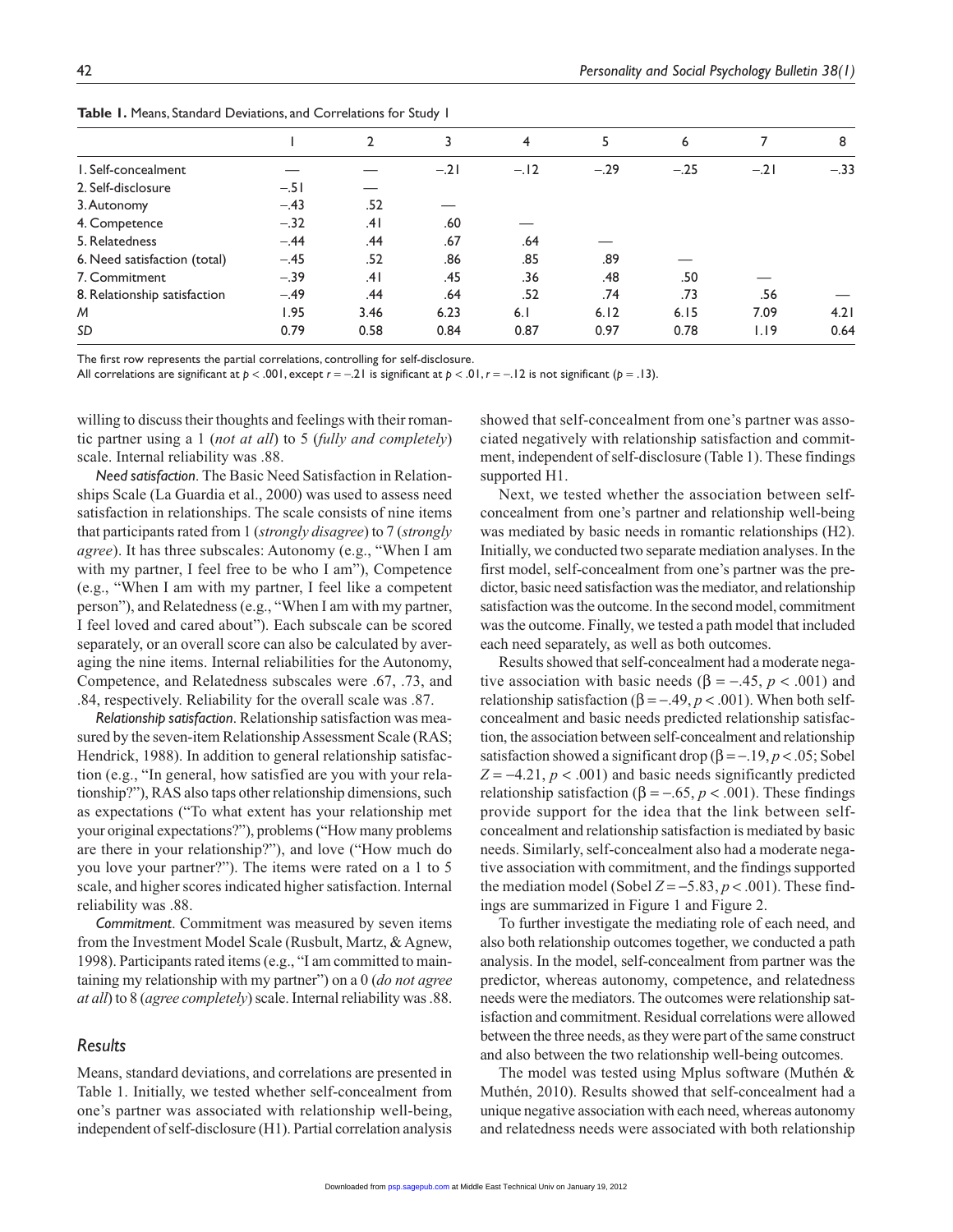

**Figure 1.** Basic need satisfaction as a mediator of self-concealment from one's partner and relationship satisfaction  $R^2 = .56$ .

 $*_{p}$  < .05.  $*_{p}$  < .01.



**Figure 2.** Basic need satisfaction as a mediator of self-concealment from one's partner and relationship commitment  $R^2 = .28$ .

 $*$ *p* < .05.  $*$ <sup>\*</sup>*p* < .001.

well-being outcomes. Competence needs, on the other hand, had no significant association with relationship well-being, independent of autonomy and relatedness needs. Furthermore, the direct associations between self-concealment and the outcome variables were not significant. In sum, there was support for the association between self-concealment and relationship well-being (i.e., commitment and satisfaction) being mediated by autonomy and relatedness needs. The final model (Figure 3) had a good fit,  $\chi^2(4) = 4.72$ ,  $p = .32$ , root mean square error of approximation  $(RMSEA) = .03$ <sup>1</sup> These findings supported H2, except that there was no support for the mediating role of competence needs, independent of autonomy and relatedness needs.

Finally, we tested two alternative models. In the first model, relationship satisfaction and commitment predicted self-concealment, which in turn predicted the three basic needs. All the paths (except commitment to self-concealment) were significant; however, this model did not show an acceptable fit,  $\chi^2(6) = 133.40, p < .001, RMSEA = .36$ . In the second model, relationship satisfaction and commitment predicted the three basic needs, which in turn predicted self-concealment. This model provided an acceptable fit,  $\chi^2(2) = 3.80, p = .15, RMSEA = .07$ . The findings suggest that commitment significantly predicted only autonomy needs, whereas relationship satisfaction significantly predicted all three needs. Both autonomy and relatedness, but not competence, significantly predicted self-concealment from one's partner.

The findings of Study 1 were in line with our prediction that self-concealment from partner would thwart basic needs in the relationship, which would then result in lower relationship

well-being. Although self-concealment from one's partner was negatively related to all three needs, competence did not have unique associations with commitment and satisfaction, beyond autonomy and relatedness needs. Consequently, competence did not mediate the link between self-concealment from one's partner and relationship well-being. There was also support for the reverse model, which suggests that the association between self-concealment from one's partner and relationship well-being could be a cyclical process.

# **Study 2**

Study 1 used a cross-sectional design, in which the data were collected from only one member of the dyad. In Study 2, we tested whether the associations among self-concealment from one's partner, basic needs, and relationship well-being would be replicated within couples, using a diary method. Diary studies allow the testing of within-person associations between variables, such as whether individuals report lower relationship satisfaction on the days they engage in more self-concealment in their relationships. In addition, the predictors can also be lagged to provide a more stringent test of the hypotheses.

We hypothesized that individuals would report lower relationship well-being on the days they self-concealed more from their partners (H3) and that this association would be mediated by daily need satisfaction (H4). In Study 2, we also measured daily conflict with one's partner as an additional outcome. Conflict can be considered a negative indicator of relationship well-being, which would then be associated positively with self-concealment from one's partner. On the other hand, selfconcealment from one's partner may also reduce conflict, as people sometimes avoid topics to prevent conflict (Caughlin & Afifi, 2004). Therefore, we did not have a specific hypothesis about conflict.

Finally, we collected the data from both partners of the couples, allowing us to investigate actor and partner effects. That is, in addition to one's own concealment, we also looked at whether one's partner's concealment is uniquely associated with one's own relationship well-being. Past research suggests that perceived partner concealment is associated with lower relationship well-being (Finkenauer et al., 2009). Thus, we expect that on the days one's partner conceals more, one would be more likely to perceive concealment and report lower relationship well-being. However, these analyses were exploratory, and we did not measure perceived concealment or hypothesize specifically about the potential mechanisms of the link between one's partner's concealment and the relationship's well-being.

# *Method*

*Participants*. Both partners of 71 heterosexual couples who were not cohabiting and who had been dating for at least one month participated in this study. To acquire the most authentic and natural records, it was critical that records were completed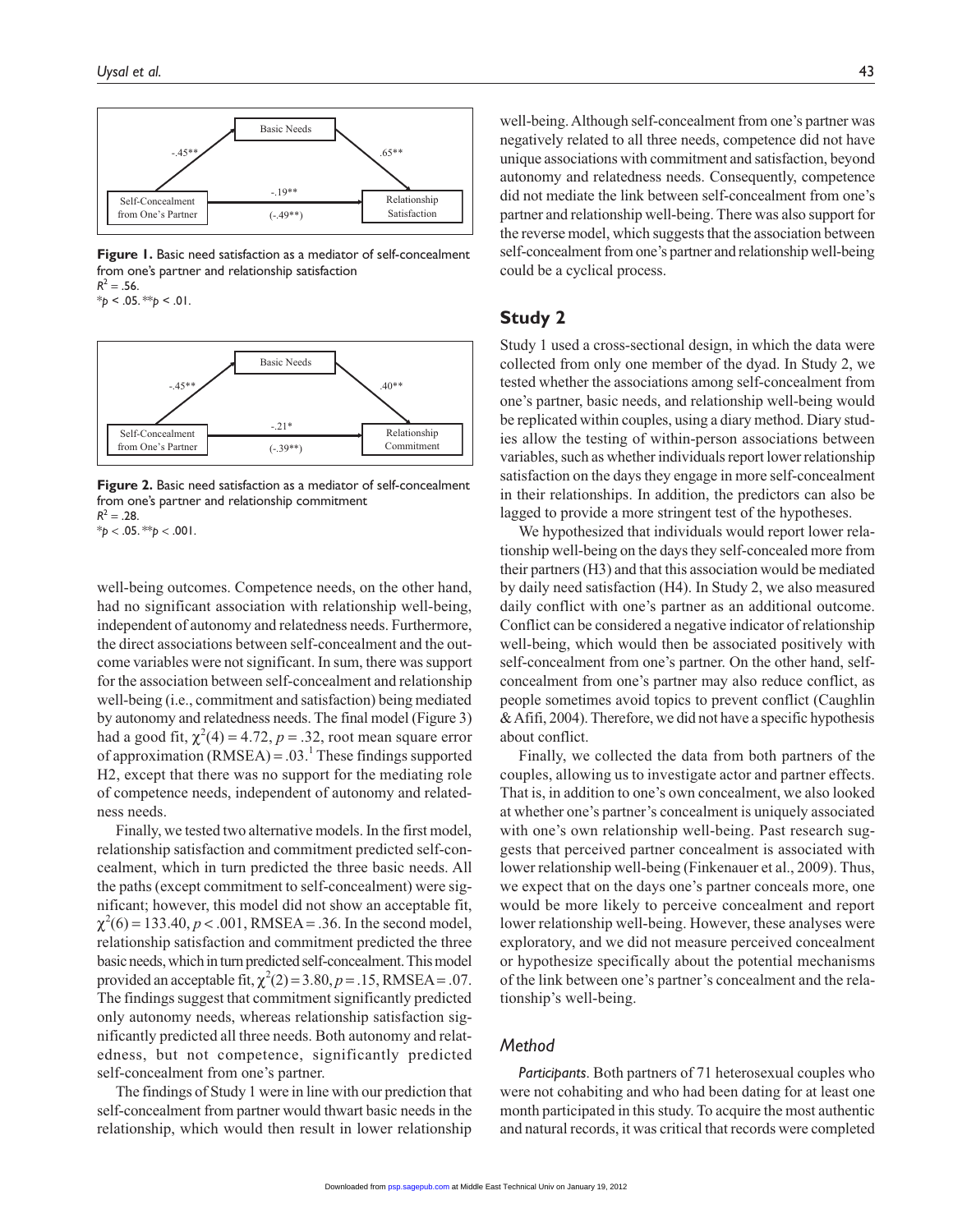

**Figure 3.** Path analysis for Study 1  $*$ *p* < .001.

individually. Ensuring individual record privacy was expected to be substantially more difficult with married couples and other partners who reside together. Of the 71 couples who signed up for the study, 21 were removed from analyses because they dropped out before the end of the study (*n* = 10 couples), did not follow instructions (*n* = 9 couples), or broke up during the study ( $n = 2$  couples). Included couples ( $n = 50$ ) did not differ from nonincluded couples  $(n = 21)$  in relationship length or relationship status. Participants were relatively young ( $M = 21.93$  years,  $SD = 6.30$  years) and ethnically diverse, with 32% Hispanic or Latino, 30% Asian, 19% Caucasian, and 10% African American, and 9% marked Other. Average relationship length was 1.66 years (*SD* = 1.56 years), and both members of most couples (90%) reported that they were exclusively dating. Four couples (8%) reported they were casually dating, and one couple disagreed about their level of involvement, with one partner stating they were exclusively dating and the other reporting they were only casually dating. In exchange for participation, students received course credit and nonstudents received entries into lottery drawings. Because of the slow pace of data collection, after the first 6 weeks of data collection, all couples  $(n = 41; 82%)$  were offered \$25 for participating in the study.

*Procedure*. Both members of each couple completed an initial written questionnaire assessing basic individual and relational demographic information and baseline (person-level) selfconcealment from one's partner. On completion of this questionnaire, participants attended a 1-hour orientation session, in which they received detailed instructions and examples on how to complete the daily online record. Participants completed an online record each night for 14 consecutive days, beginning the evening following the orientation. If participants had not completed a day's record by 12 p.m. the following day, they were unable to submit a record that day. Participants who failed to complete a record were contacted to remind them of the study, address any concerns, and facilitate completion of daily records. Couples' time-stamped data were inspected prior to all analyses to make certain that records were completed on the proper day and to ensure that the days matched for both members of a couple. The mean number of records was 13.12 (*SD* = 1.02) for males and 13.32 (*SD* = 1.08) for females. Some participants (2 females) completed an extra day of records. These extra data were included in the analyses.

# *Measures*

The diary records included abbreviated versions of the measures to reduce participant burden and to keep the length of the records manageable. Daily self-concealment items were adapted from past research (Uysal et al., 2010), whereas facevalid items were chosen to measure the three basic needs and relationship outcomes.

*Self-concealment from one's partner*. Self-concealment from one's partner was measured with five items (i.e., "I felt that I had to hide information about myself from my partner," "I was afraid I would reveal something to my partner that I didn't want to reveal," "I was often hiding a part of who I am from my partner," "I was pretending to be someone I'm not while with my partner," "I felt that my partner didn't know what I'm really like") that participants were instructed to rate from 1 (*strongly disagree*) to 7 (*strongly agree*) while "considering today only." Daily alphas ranged from .89 to .95, and the mean alpha across the 14-day period was .92.

*Self-disclosure to partner*. Self-disclosure to partner was measured with three items assessing the extent to which participants disclosed facts and information, their thoughts, and their feelings to their partner. Participants rated the items on a 1 (*very little*) to 7 (*a great deal*) scale. Daily alphas ranged from .92 to .97, and the mean alpha across the 14-day period was .95.

*Need satisfaction*. Daily need satisfaction in romantic relationships was assessed with three items from the Basic Need Satisfaction in Relationships Scale (La Guardia et al., 2000). We calculated a mean basic need satisfaction score by averaging the three items. One item measured autonomy ("When with my partner, I feel free to share and pursue my own ideas"), one item measured competence ("When with my partner, I feel like a competent person"), and one item measured relatedness ("When with my partner, I feel understood and supported"). Participants rated the items on a 1 (*strongly disagree*) to 5 (*strongly agree*) scale. Daily alphas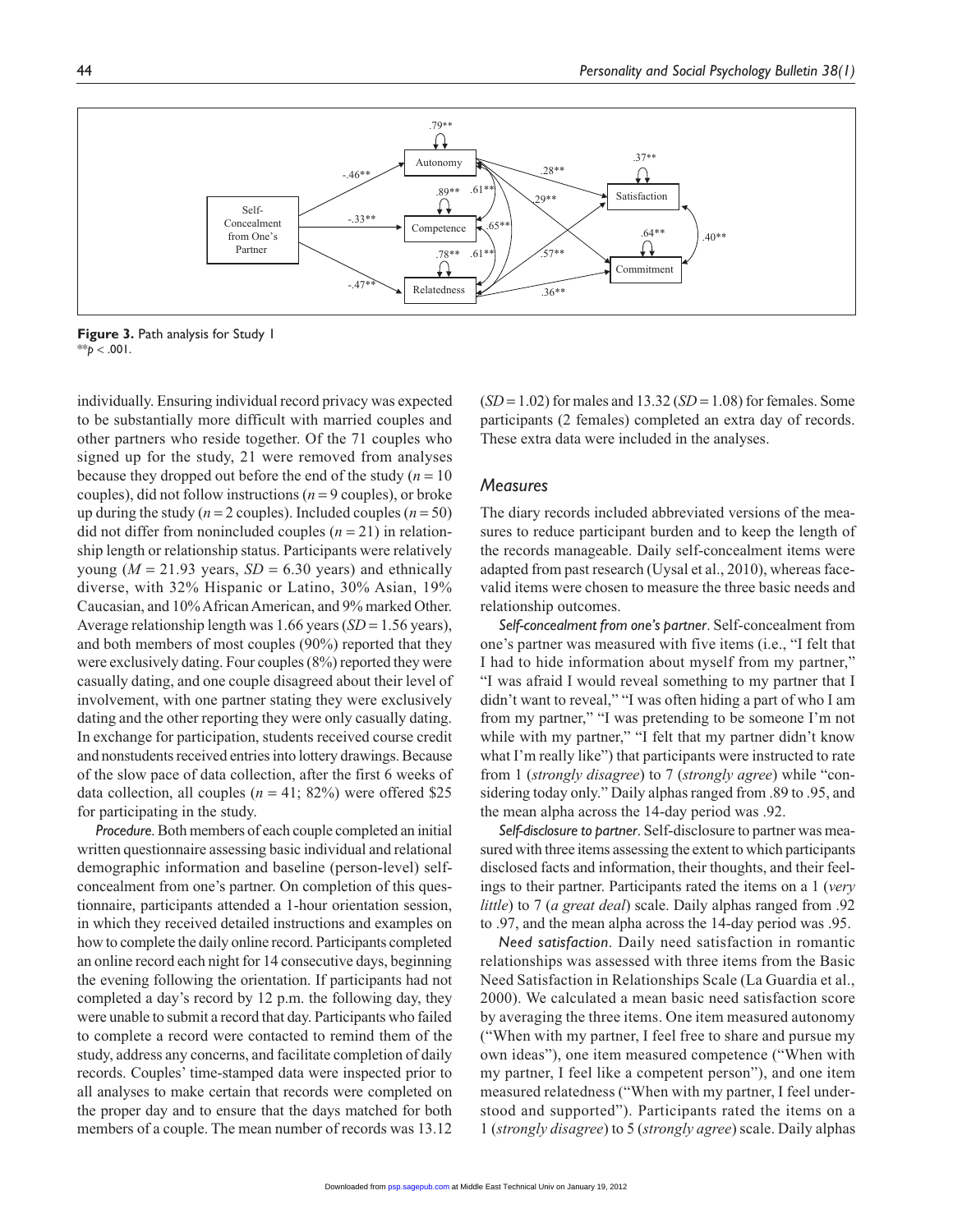ranged from .84 to .99, and the mean alpha across the 14-day period was .90.

*Relationship satisfaction*. Daily relationship satisfaction was assessed with two items ("My relationship is close to ideal" and "Our relationship makes me very happy") from the Investment Model Scale (Rusbult et al., 1998) that participants rated from 1 (*strongly disagree*) to 5 (*strongly agree*). Daily alphas ranged from .72 to .95, and the mean alpha across the 14-day period was .79.

*Relationship commitment*. Daily commitment was assessed with one item ("I am committed to maintaining my relationship with my partner") from the Investment Model Scale that participants rated from 1 (*strongly disagree*) to 5 (*strongly agree*).

*Relationship conflict*. Daily conflict was assessed with one item ("How much conflict did you and your romantic partner have today?") that participants rated from 1 (*very little/no conflict*) to 5 (*a lot of conflict*).

#### *Data Analytic Strategy*

The data structure was hierarchically nested because daily assessments from both members of romantic couples were used. Two individuals were nested within 50 couples that were then crossed with 14 days. A complex pattern of interdependent data emerged, as day-to-day scores within individuals were dependent (e.g., an individual's daily relationship satisfaction was related to his or her daily relationship satisfaction on other days), day-to-day scores across individuals (within any given couple) were dependent (e.g., an individual's daily relationship satisfaction on Day 1 was related to his or her partner's daily relationship satisfaction on Day 1), and individual-level scores (within any given couple) were dependent (e.g., an individual's average relationship satisfaction was related to his or her partner's average relationship satisfaction). Multilevel modeling was used to manage any missing data and to adjust for the possible bias in standard errors and statistical tests that may result from dependent data (Bolger & Shrout, 2007).

Independence could be assumed to exist only between couples. We employed the over-time actor-partner interdependence model (APIM; Campbell & Kashy, 2002; Kashy & Kenny, 2000) to model the nonindependence. Coefficients were estimated using the PROC MIXED routine in SAS with maximum likelihood estimation (Kenny, Kashy, & Cook, 2006). PROC MIXED estimates coefficients for a single criterion at a time, and thus relationship well-being (i.e., relationship satisfaction, commitment, and conflict) constructs were examined separately. The structure of the dyadic data consisted of distinguishable dyads; hence, we employed two-intercept models with separate male and female intercepts (Bolger & Shrout, 2007). The two-intercept model approach allows male and female intercepts to be different and correlated. The male dummy-coded variable (1 for males and 0 for females) and the female dummy-coded variable (0 for males and 1 for females) were also multiplied by self-concealment to estimate two separate coefficients for self-concealment. Thus, we had

separate estimates for females and males because of the dyadic structure of the data; however, we had no specific hypotheses about gender effects.

The first-order autoregressive covariance structure type was specified to model the correlation between one's daily outcome (e.g., relationship satisfaction) and the outcome that immediately preceded it (one's satisfaction from the day before). This structure allowed the errors to be autocorrelated to model the correlation from one day to the next (Kenny et al., 2006). A sample SAS syntax used for the analyses is included in the appendix.

### *Results*

It is important to note that in all of the analyses, there were two estimates for the intercepts and the predictor (i.e., selfconcealment) as the two-intercept model was used (Bolger & Shrout, 2007). Thus, in the following sections we report the regression coefficients using the notation  $b_f$  for females and *bm* for males. In addition, all of the estimates reported in multilevel analyses are unstandardized.

Initially, we examined whether one's daily self-concealment from one's partner was associated with one's daily relationship well-being (H3). Self-concealment was grand-mean centered. The intercepts were defined as random, and self-concealment from one's partner was defined as a fixed variable. Results showed that daily self-concealment was associated negatively with relationship satisfaction ( $b_f$  = -.19,  $p$  < .001;  $b_m$  = -.13, *p* < .001) and commitment  $(b_f = -.19, p < .001; b_m = -.08,$  $p < .001$ ) and associated positively with conflict ( $b_f = .20, p < .001$ ;  $b_m = .22, p < .001$ ). That is, on the days when participants selfconcealed more, they also reported lower relationship satisfaction, lower commitment, and higher conflict. As an index of effect size, we calculated the change in residual variance of the outcomes after including daily self-concealment in the model. Results showed that daily self-concealment from one's partner accounted for 9% to 12% of the within-person variance in relationship well-being outcomes. The regression coefficients and the random variances are presented in Table 2. These findings supported H3.

Next, we conducted a more rigorous test of the hypothesis using a lagged design. First, instead of using the same day's self-concealment, we used the previous day's self-concealment as the predictor. Also, the correlation between the previous day's outcome and the current day's outcome was modeled using lag 1 autoregressive structure (note that this structure was also used for the previous analyses). Second, we centered self-concealment within persons so that the variable represented deviation from one's average level of self-concealment. Finally, we included lagged daily self-disclosure to partner and baseline (person-level) self-concealment from one's partner as the control variables. These findings showed that lagged self-concealment had a unique negative association with relationship satisfaction  $(b_f = -.09, p = .001; b_m = -.05, p = .05)$ . On the other hand, lagged self-concealment predicted commitment only for females  $(b_f = -0.09, p < 0.001; b_m = -0.02, p = 0.42)$ , but it did not significantly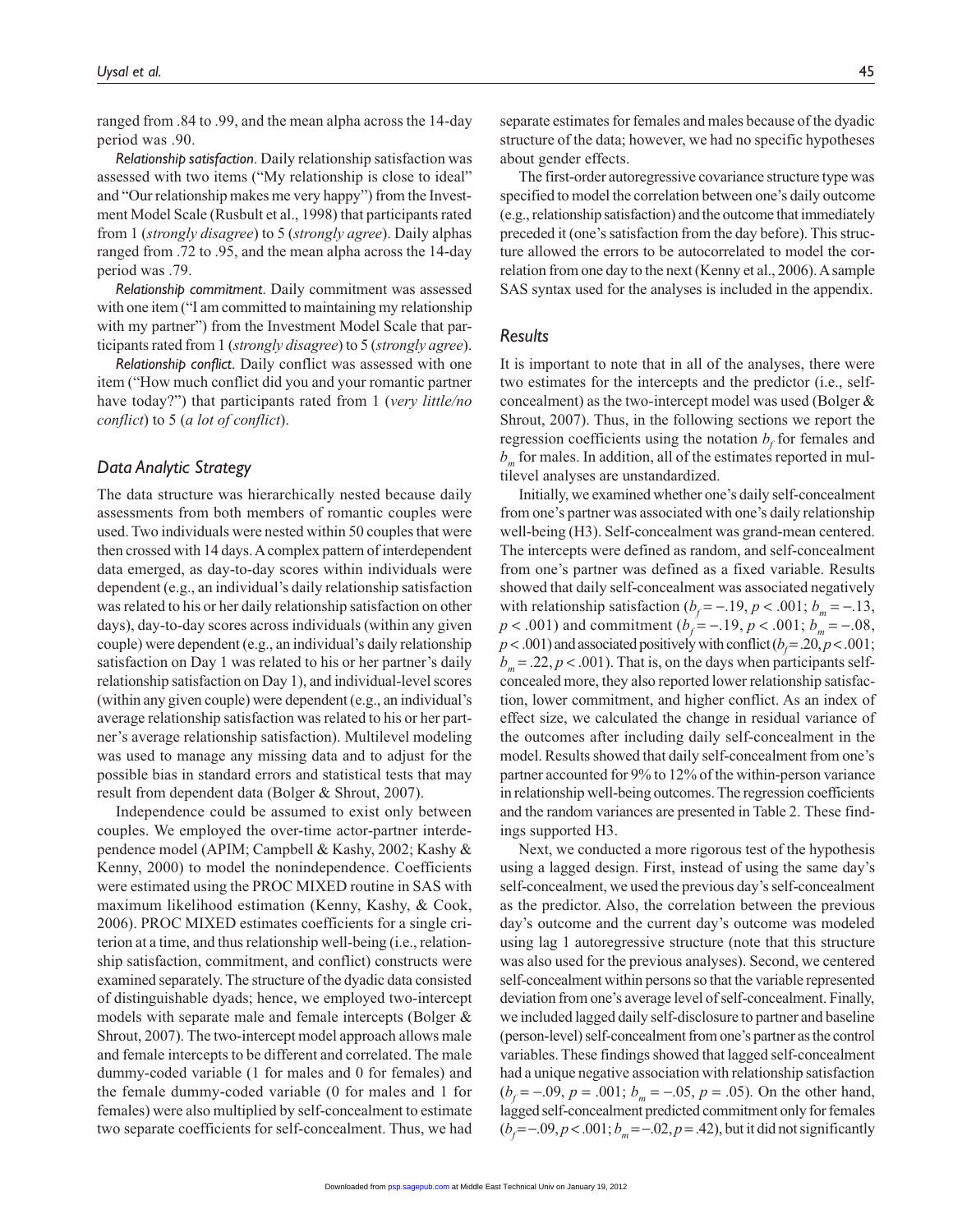|                      | Relationship<br>satisfaction | Commitment | Conflict  |
|----------------------|------------------------------|------------|-----------|
| <b>Fixed effects</b> |                              |            |           |
| Concealment (F)      | $-0.19***$                   | $-0.19***$ | $0.20***$ |
| Concealment (M)      | $-0.13***$                   | $-0.09***$ | $0.22***$ |
| Intercept (F)        | $3.87***$                    | $4.23***$  | $1.75***$ |
| Intercept (M)        | 3.87***                      | 4.37***    | $1.70***$ |
| Variances            |                              |            |           |
| Intercept (F)        | $0.35***$                    | $0.36***$  | $0.20***$ |
| Intercept (M)        | $0.41***$                    | $0.34***$  | $0.19***$ |
| Residual (F)         | $0.29***$                    | $0.26***$  | $0.91**$  |
| Residual (M)         | $0.25***$                    | $0.23***$  | $0.93***$ |
| AR(1)                | $0.21***$                    | $0.14***$  | $0.09**$  |
| Covariances          |                              |            |           |
| Intercept            | $0.17**$                     | $0.13*$    | $0.14**$  |
| Residual             | $0.04**$                     | 0.00       | $0.43***$ |

**Table 2.** Fixed Effects, Variance, and Covariance Estimates for Self-Concealment

 $*_{p}$  < .05.  $*_{p}$  < .01.  $*_{p}$  < .001.

predict conflict  $(b_f = .06, p = .16; b_m = .04, p = .40)$  independent of lagged self-disclosure and baseline self-concealment. The findings are summarized in Table 3. These analyses also supported the association between self-concealment from one's partner and relationship well-being (H3), except for the conflict outcome.

#### *Mediation Analyses*

Next, we examined whether daily need satisfaction mediated the association between daily self-concealment and daily relationship satisfaction and commitment (H4). For the mediation analyses, the predictors were grand-mean centered. Also, the three need satisfaction items were combined into a total need satisfaction score in order to run the analyses within the multilevel regression framework. The mediation model involved all lower-level variables ( $1 \rightarrow 1 \rightarrow 1$  structure) with only random intercepts; hence, the standard three-step mediation method was applicable by using the estimates from multilevel equations (Krull & MacKinnon, 2001).

First, daily self-concealment from one's partner significantly predicted daily relationship satisfaction  $(b_f = -.19, p < .001;$  $b_m = -0.13$ ,  $p < 0.001$ ). Next, daily self-concealment from one's partner also significantly predicted daily need satisfaction  $(b_f = -.20, p < .001; b_m = -.20, p < .001)$ . Finally, when both self-concealment from one's partner and need satisfaction were entered as the predictors, need satisfaction significantly predicted relationship satisfaction ( $b_f$  = .50,  $p$  < .001;  $b_m$  = .30, *p* < .001), and the effect of self-concealment was reduced  $(b_f = -.10, p = .02; b_m = -.08, p = .02)$ . This reduction was significant (Sobel  $Z_f = -7.21, p < .001$ ; Sobel  $Z_m = -5.95, p < .001$ ).

Similarly, daily self-concealment from one's partner significantly predicted daily commitment  $(b_f = -.19, p < .001;$ 

|  |  |                                               | Table 3. Fixed Effects, Variance, and Covariance Estimates for |  |
|--|--|-----------------------------------------------|----------------------------------------------------------------|--|
|  |  | Lagged Self-Concealment and Control Variables |                                                                |  |

|                                    | Relationship<br>satisfaction | Commitment | Conflict   |
|------------------------------------|------------------------------|------------|------------|
| Fixed effects                      |                              |            |            |
| Concealment (F)                    | $-0.09***$                   | $-0.09***$ | 0.06       |
| Concealment (M)                    | $-0.05*$                     | $-0.02$    | 0.04       |
| Self-disclosure (F)                | $0.04**$                     | $0.05***$  | $-0.05*$   |
| Self-disclosure (M)                | $0.05**$                     | 0.00       | $-0.07**$  |
| <b>Baseline</b><br>concealment (F) | $-0.34***$                   | $-0.41***$ | $0.13^{+}$ |
| <b>Baseline</b><br>concealment (M) | $-0.39***$                   | $-0.29**$  | 0.12       |
| Variances                          |                              |            |            |
| Intercept (F)                      | $0.29***$                    | $0.33***$  | $0.21***$  |
| Intercept (M)                      | $0.35***$                    | $0.34***$  | $0.25***$  |
| Residual (F)                       | $0.31***$                    | $0.27***$  | 0.99**     |
| Residual (M)                       | $0.27***$                    | $0.23***$  | $1.01***$  |
| AR(1)                              | $0.25***$                    | $0.15***$  | $0.13***$  |
| Covariances                        |                              |            |            |
| Intercept                          | $0.11*$                      | 0.07       | $0.17**$   |
| Residual                           | $0.05***$                    | 0.00       | $0.52***$  |

Self-concealment was lagged one day and centered within individuals. Selfdisclosure was lagged one day and grand-mean centered.  $\phi^{\dagger}$ *p* = .07. \**p* < .05. \*\**p* < .01. \*\*\**p* < .001.

 $b_m = -.08, p < .001$ ). When both self-concealment from one's partner and need satisfaction were entered as the predictors, need satisfaction significantly predicted commitment  $(b_f = .39,$  $p < .001$ ;  $b_m = .18$ ,  $p < .001$ ), and the effect of self-concealment was reduced ( $b_f$  = -.12,  $p < .001$ ;  $b_m$  = -.04,  $p = .05$ ). This reduction was significant (Sobel  $Z_f = -6.62$ ,  $p < .001$ ; Sobel  $Z_m = -4.81, p < .001$ ). In sum, the findings were consistent with the hypothesis that daily self-concealment from one's partner and daily relationship satisfaction and commitment would be mediated by daily need satisfaction (H4).

In addition, we also explored whether each need was associated uniquely with relationship satisfaction and commitment. We ran two separate multilevel regression analyses for the two outcomes. In these analyses, we used two intercepts but one slope for each predictor (six estimated parameters) to keep the number of estimated parameters reasonable. These analyses suggested that autonomy ( $b = .08$ ,  $p = .001$ ), competence (*b* = .08, *p* = .006), and relatedness (*b* = .25, *p* < .001) as well as self-concealment from one's partner  $(b = -.08, p = .001)$ significantly predicted relationship satisfaction. Similarly, autonomy ( $b = .09$ ,  $p < .001$ ), competence ( $b = .08$ ,  $p = .008$ ), and relatedness  $(b = .12, p < .001)$  as well as self-concealment from one's partner  $(b = -0.08, p = 0.001)$  significantly predicted relationship commitment. However, one should be cautious before drawing conclusions about the mediating role of each need, as in these analyses it was not possible to test selfconcealment from one's partner as a predictor of multiple mediators.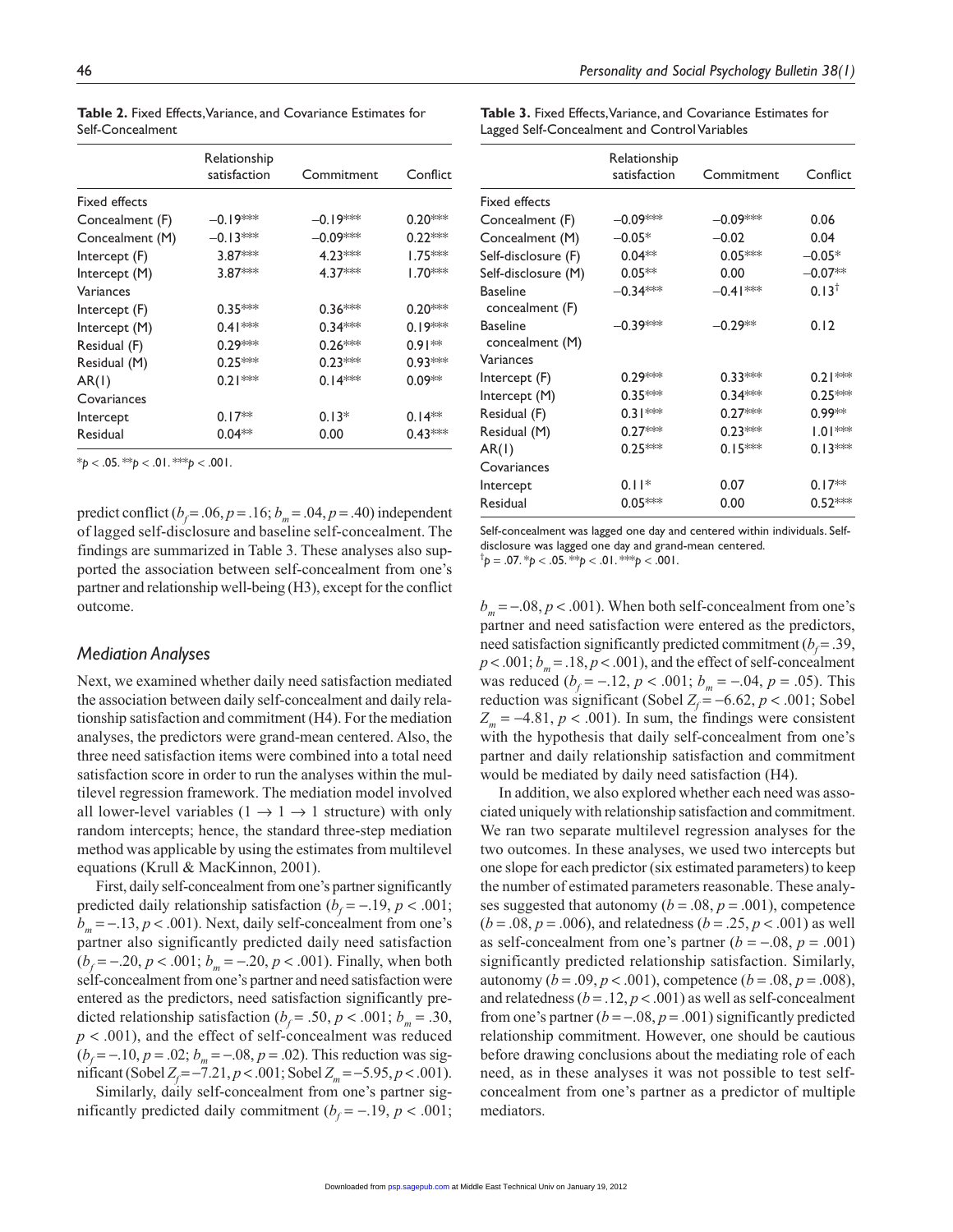# *APIM Analyses*

Finally, we explored whether one's own and one's partner's self-concealment are uniquely associated with one's own relationship well-being. In analyzing the partner effects, we estimated actor and partner effects in the same step to examine the unique effects of each in predicting the criterion. An actor effect implies that one's own concealment predicted one's own relationship well-being, independent of one's partner's concealment. A partner effect means that one's partner's concealment predicted one's own relationship well-being, independent of one's own concealment. Both effects were grand-mean centered. We conducted separate multilevel regression analyses for each outcome.

Results showed that actor concealment was associated negatively with relationship satisfaction  $(b_f = -.19, p < .001;$  $b_m = -0.14$ ,  $p < 0.001$ ), and partner concealment was also associated negatively with relationship satisfaction  $(b_f = -0.07, p = 0.006;$  $b_m = -0.06$ ,  $p = 0.01$ ). On the other hand, actor concealment was associated negatively with commitment  $(b_f = -.19, p < .001;$  $b_m = -.08, p < .001$ ), but partner concealment was not associated significantly with commitment. Furthermore, actor concealment was associated positively with conflict  $(b_f = .30,$  $p < .001$ ;  $b_m = .29$ ,  $p < .001$ ), and partner concealment was also associated positively with conflict  $(b_f = .29, p < .001)$ ;  $b_m = .25, p < .001$ ). Finally, actor concealment was associated negatively with need satisfaction  $(b_f = -.20, p < .001; b_m = -.20,$  $p < .001$ ), and partner concealment was associated negatively with need satisfaction  $(b_f = -.05, p = .07; b_m = -.08, p = .008)$ . In brief, actor concealment uniquely predicted lower relationship satisfaction, lower commitment, higher conflict, and lower need satisfaction for both women and men, whereas partner concealment uniquely predicted lower relationship satisfaction, higher conflict, and lower need satisfaction for both genders. These findings are summarized in Table 4.

# **Discussion**

The findings of the two studies suggest that self-concealment in romantic relationships is associated with lower relationship well-being, and this association is mediated by need satisfaction in relationships. In Study 1, cross-sectional data showed that concealment from one's partner was associated negatively with relationship satisfaction and commitment, and the findings provided support for unfulfilled autonomy and relatedness needs as mediators of this link. Study 2 replicated these findings using diary data from couples and also found unique associations of one's own and one's partner's concealment with one's relationship well-being.

The current research makes several contributions to the literature. First, it shows that self-concealment in romantic relationships is associated negatively with relationship wellbeing. Although these findings fit well with prior literature, they also integrate self-concealment in relationships with selfdetermination theory, offering support for a unique explanatory mechanism for why self-concealment from one's partner predicts poorer relational well-being. Furthermore, the findings also suggest that self-concealment from one's partner is different from self-disclosure to partner (or lack thereof), and it is associated uniquely with relationship well-being.

Second, the present research also examines these associations within couples across 14 days. Diary studies provide insight about the daily processes rather than the trait-level associations between the constructs. Accordingly, each member of the couple reported lower relationship well-being on the days they concealed more. These findings suggest that the daily process of concealment is linked with negative relationship outcomes, independent of one's person-level self-concealment. Moreover, the results of Study 2 also suggest that apart from one's own concealment, one's partner's concealment negatively influences one's relationship well-being. To our knowledge, this is the first study to test the daily consequences of selfconcealment from one's partner as well as one's partner's self-concealment.

Finally, we also examined the association between daily relationship need satisfaction and relationship well-being. Researchers have called for studies that examine the link between satisfaction of three basic needs in relationships and relationship well-being in daily life (Patrick et al., 2007). The findings of Study 2 provide empirical evidence for the relationship between these constructs. We found that participants reported lower relationship well-being on the days their basic relationship needs (i.e., autonomy, competence, and relatedness) were not met.

In Study 1, we examined the role of each need, and the findings supported the hypothesis that autonomy and relatedness needs mediate the association between self-concealment from one's partner and relationship well-being. Although selfconcealment was associated negatively with each need as expected, competence was not associated uniquely with relationship satisfaction and commitment, independent of autonomy and relatedness. Previously, researchers have argued that competence may involve more self-focus and be more relevant to maintaining a healthy self-concept, whereas relatedness need fulfillment may be particularly important in the context of relationships (Patrick et al., 2007). The findings of Study 1 support this idea, as competence was not a significant mediator. On the other hand, in Study 2 each need was associated uniquely with relationship satisfaction and commitment. However, each need was measured using one item in Study 2, and considering that the three basic needs are correlated moderately with each other, the findings regarding their unique associations may not be stable. Thus, more research is needed before drawing conclusions about the unique role of each need.

In Study 2, apart from the basic analyses, we also conducted a stringent test of the hypotheses by removing the betweenperson variance from self-concealment and also by lagging the predictors one day. The results of these analyses were in line with the hypothesized causal effect of self-concealment from one's partner. When individuals self-concealed more than their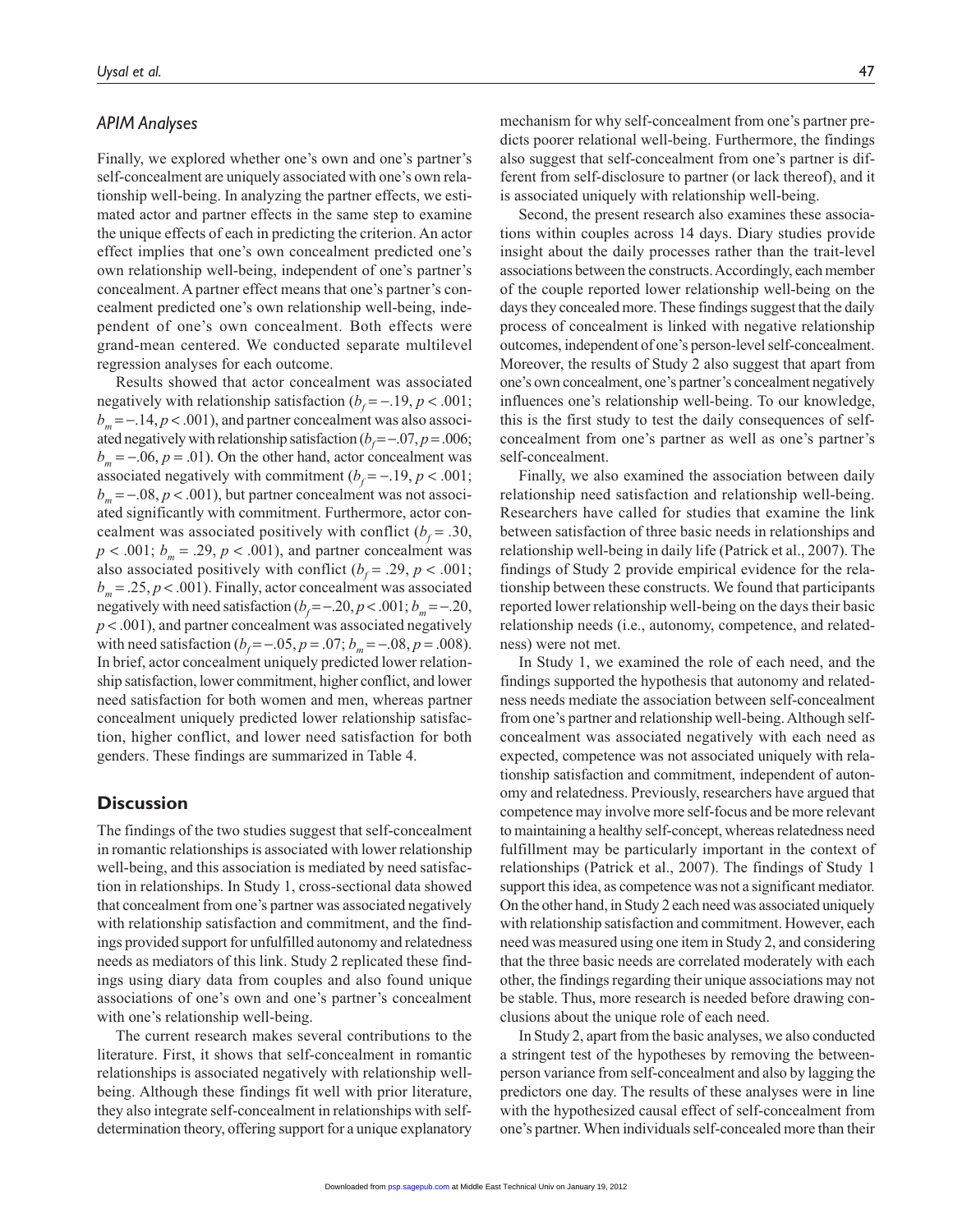|                         | Relationship |            |           | Need              |
|-------------------------|--------------|------------|-----------|-------------------|
|                         | satisfaction | Commitment | Conflict  | satisfaction      |
| Fixed effects           |              |            |           |                   |
| Actor concealment (F)   | $-0.19***$   | $-0.19***$ | $0.30***$ | $-0.20***$        |
| Actor concealment (M)   | $-0.14***$   | $-0.08***$ | $0.28***$ | $-0.20***$        |
| Partner concealment (F) | $-0.07**$    | $-0.03$    | $0.19***$ | $-0.05^{\dagger}$ |
| Partner concealment (M) | $-0.06*$     | $-0.04$    | $0.25***$ | $-0.08**$         |
| Variances               |              |            |           |                   |
| Intercept (F)           | $0.32***$    | $0.34***$  | $0.31***$ | $0.22***$         |
| Intercept (M)           | $0.40***$    | $0.33***$  | $0.29***$ | $0.26***$         |
| Residual (F)            | $0.29***$    | $0.26***$  | $0.87**$  | $0.33***$         |
| Residual (M)            | $0.25***$    | $0.22***$  | $0.88***$ | $0.39***$         |
| AR(1)                   | $0.18***$    | $0.11**$   | $0.09*$   | $0.12^{*}$        |
| Covariances             |              |            |           |                   |
| Intercept               | $0.14*$      | $0.11*$    | $0.24***$ | 0.04              |
| Residual                | $0.04***$    | 0.00       | $0.39***$ | $0.04*$           |

**Table 4.** Fixed Effects, Variance, and Covariance Estimates for Actor-Partner Self-Concealment

 $\phi^{\dagger}$ p = .07. \**p* < .05. \*\**p* < .01. \*\*\**p* < .001.

average level of self-concealment, they reported lower relationship satisfaction and lower commitment on the following day, independent of self-disclosure. Similarly, these findings also suggest that self-concealment from one's partner is associated with lower relationship well-being, independent of one's general level of self-concealment (i.e., person level) from one's partner. On the other hand, person-level self-concealment also predicted one's daily relationship satisfaction and commitment. However, daily conflict was associated only with previous day's self-disclosure. Considering the positive association between daily conflict and self-concealment in our basic analyses, it can be suggested that conflict may lead to self-concealment from one's partner rather than vice versa.

There were a few significant gender differences in Study 2; more specifically, the previous day's (i.e., lagged) selfconcealment and self-disclosure did not significantly predict commitment for males. As the gender differences were found in lagged analyses, it can be speculated that women might be ruminating more (Nolen-Hoeksema & Girgus, 1994), and as a result, the consequences of concealment might last longer. Similarly, research also suggests that relationship-oriented behaviors such as relationship talk and conflict resolution are more strongly related to women's relationship satisfaction and well-being than men's (Acitelli, 1988, 1992; Acitelli & Antonucci, 1994), and women might base their self-worth more on the quality of their relationships (Cambron, Acitelli, & Pettit, 2009). Consequently, self-concealment from one's partner, a relationship-oriented behavior, might have resulted in more negative consequences for women.

We also found significant partner effects in Study 2. One's partner's self-concealment was associated negatively with one's own need satisfaction and relationship satisfaction, and it was associated positively with conflict. In other words, participants reported lower need satisfaction, relationship satisfaction, and higher conflict on the days their partners reported higher concealment. Furthermore, these associations were independent from one's own concealment. We did not propose or test a model for how one's partner's concealment is linked to one's relationship well-being, as the partner analyses were more exploratory. However, this finding suggests that there are also interpersonal processes involved. Selfconcealment is likely to involve verbal and nonverbal behaviors, apart from the cognitive (thought suppression) aspect. For instance, the partner may act suspiciously by trying to avoid topics, and in some cases by lying outright. These behaviors would be perceived by the actor to some extent. It is likely that individuals perceive more partner concealment on the days that their partners conceal more, which would then result in lower trust in the partner and lower relationship well-being (Finkenauer et al., 2009). In fact, Finkenauer and colleagues (2009) found that compared to one's own concealment, perceived partner concealment showed stronger associations with relationship well-being. Consequently, they argued that it is the perception of concealment that matters and that perceived partner concealment leads to feeling excluded, which then predicts lower relationship well-being. Unfortunately, we did not measure perceived concealment, as the focus of our studies was on one's own concealment. According to our reasoning, one's own concealment plays an important role because it thwarts one's basic needs in the relationship, which then predicts lower relationship well-being. In sum, our model deals with the intrapersonal aspect of self-concealment from one's partner; however, the partner effects suggest that interpersonal processes also play a significant role. Future diary studies including perceived partner concealment along with one's own concealment can potentially provide more insight about the partner effects and the role of perceived partner concealment in this process.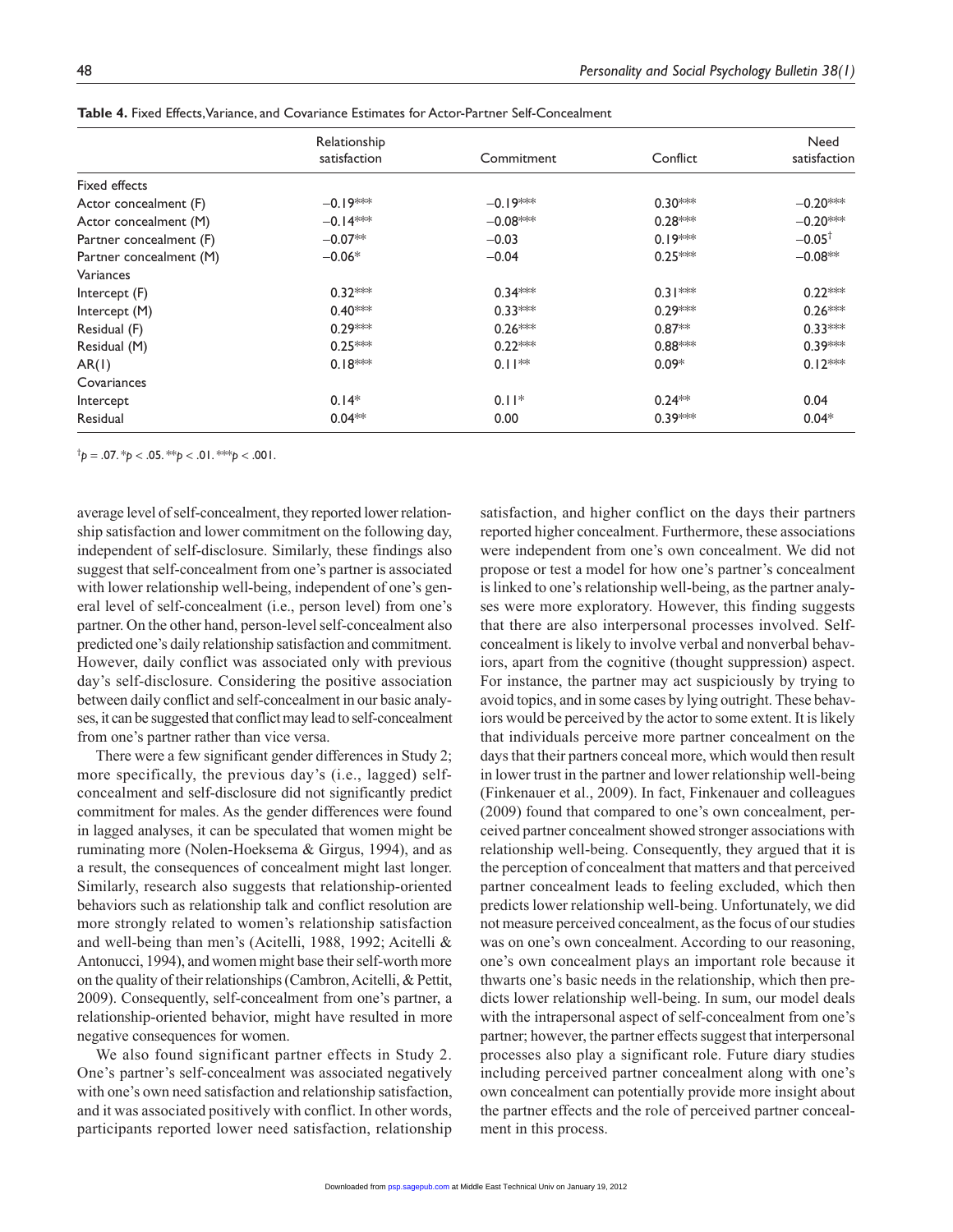Work on empathic accuracy suggests that when the partner's thoughts and feelings are relationship threatening, empathic accuracy would be detrimental to relationship quality, whereas if the partner's thoughts are about mundane events, empathic accuracy would be beneficial to relationship quality (Ickes & Simpson, 2004). Similarly, the relationship threat level of the concealed information might be a moderator of the association between self-concealment and relationship quality. That is, concealing mundane events might have less severe, and in some cases even beneficial, consequences than concealing relationship-threatening events. Furthermore, empathic accuracy might also be important in the actor's perception of the partner's concealment. Actors who are high on empathic accuracy might perceive their partner's concealment as behavioral evidence for their empathic inferences of a relationship-threatening event and feel less satisfied with their relationship (Simpson, Oriña, & Ickes, 2003).

The findings of this research do not suggest that individuals in romantic relationships should disclose everything to their partners. Under some circumstances, disclosing may have a more negative effect on basic needs or relationship well-being than concealing. For instance, it was argued that topic avoidance can serve a beneficial function for some topics (Baxter & Wilmot, 1985) or under certain conditions (Caughlin & Afifi, 2004). In fact, under some circumstances, individuals might be motivated to infer others' thoughts and feelings inaccurately to protect the relationship (Simpson, Ickes, & Blackstone, 1995). Similarly, contextual factors such as the partner's characteristics (e.g., responsive vs. critical) or the content of the concealed information can have different consequences for disclosure. For example, with a judgmental partner, disclosing might lead to lower fulfillment of relatedness and competence needs than concealing. In brief, the model presented in this research lays the groundwork for research on self-concealment in romantic relationships. Future studies can investigate the factors that moderate the hypothesized associations.

One might wonder how this research fits with models based on self-disclosure such as Reis and Shaver's (1988) popular self-disclosure model of intimacy. We think these findings are in line with the intimacy model, but they also go beyond it. Intimacy is said to derive from feeling understood, validated, and cared for in the context of mutual reciprocal self-disclosure between partners over time. Feeling understood and cared for can be conceptualized as relatedness needs within selfdetermination theory, and feeling validated by one's partner might involve both relatedness and competence. However, the associations we observed between concealment and relationship outcomes were also mediated by autonomy needs. In other words, apart from relatedness and competence, selfconcealment from one's partner also had a negative association with autonomy needs in the relationship. Furthermore, the intimacy model focuses on the interpersonal process of mutual self-disclosure and partner responses. On the other hand, our theorizing focuses more on the consequences of the intrapersonal processes (e.g., cognitive and behavioral suppression) related to self-concealment. In sum, we think that these

findings capture some aspects of the intimacy model, but they also suggest that there are other processes involved.

In both studies, self-concealment from one's partner was assessed using self-report measures. Individuals can score low on self-concealment from one's partner for two possible reasons. First, the person may not have potential things to hide; second, the person may have potential things to hide but share them with the partner. Although these appear to be different cases, in both cases there is no self-concealment from the partner (although for different reasons). According to our reasoning, in both situations individuals would be more satisfied because their basic needs in the relationship would be less likely to be thwarted as there is no concealment process, regardless of the reason. Furthermore, Study 2 used a within-person design, and the effects reported in Table 3 were purely within-person effects. In these analyses, we controlled for baseline (person-level) self-concealment from one's partner, in addition to centering daily self-concealment within the individual. The findings of Study 2 suggest that when these individuals self-concealed more than their average level of self-concealment over 14 days, they reported lower relationship satisfaction on the following day. That is, even if they did not conceal things from their partners normally, on the days they concealed something, they reported lower relationship satisfaction. On the other hand, disclosing potential secrets might have additional benefits for relationship well-being, such as increased closeness and intimacy, rather than merely not having anything to hide or share. These dynamics can be investigated in future studies.

There are also some caveats of the studies that we need to mention. First, both studies have correlational designs; hence, causal associations are theoretical. Other causal models also are plausible. For instance, it can be suggested that unfulfilled relationship needs lead to more self-concealment, instead of vice versa. Similarly, people who are unsatisfied with their relationships may be more likely to self-conceal from their partners. These processes could also form a cycle of concealment, need satisfaction, and relationship well-being. In fact, our path analysis for a reversed path model using Study 1 data also showed a good fit, which provided some evidence for this idea. Although our hypotheses' directions were based on past research and our theoretical framework, studies using experimental designs are needed to address this issue.

Second, some of the measures in the diary study consisted of only one item to keep the records brief. This somewhat limits the content validity of these constructs; thus, diary studies using multiple items to assess these constructs are desirable. However, it is important to note that the associations between self-concealment and various relationship outcomes, all of which can be considered indicators of overall relationship well-being, were consistent across these outcomes.

Last, both of our samples consisted mostly of young adults, and the average relationship length was 2 to 3 years, restricting the external validity of the findings. For instance, self-concealment from one's partner might be considered normal in the early stages of a relationship, due to self-presentational concerns, but it might not be acceptable in the later stages of a relationship. As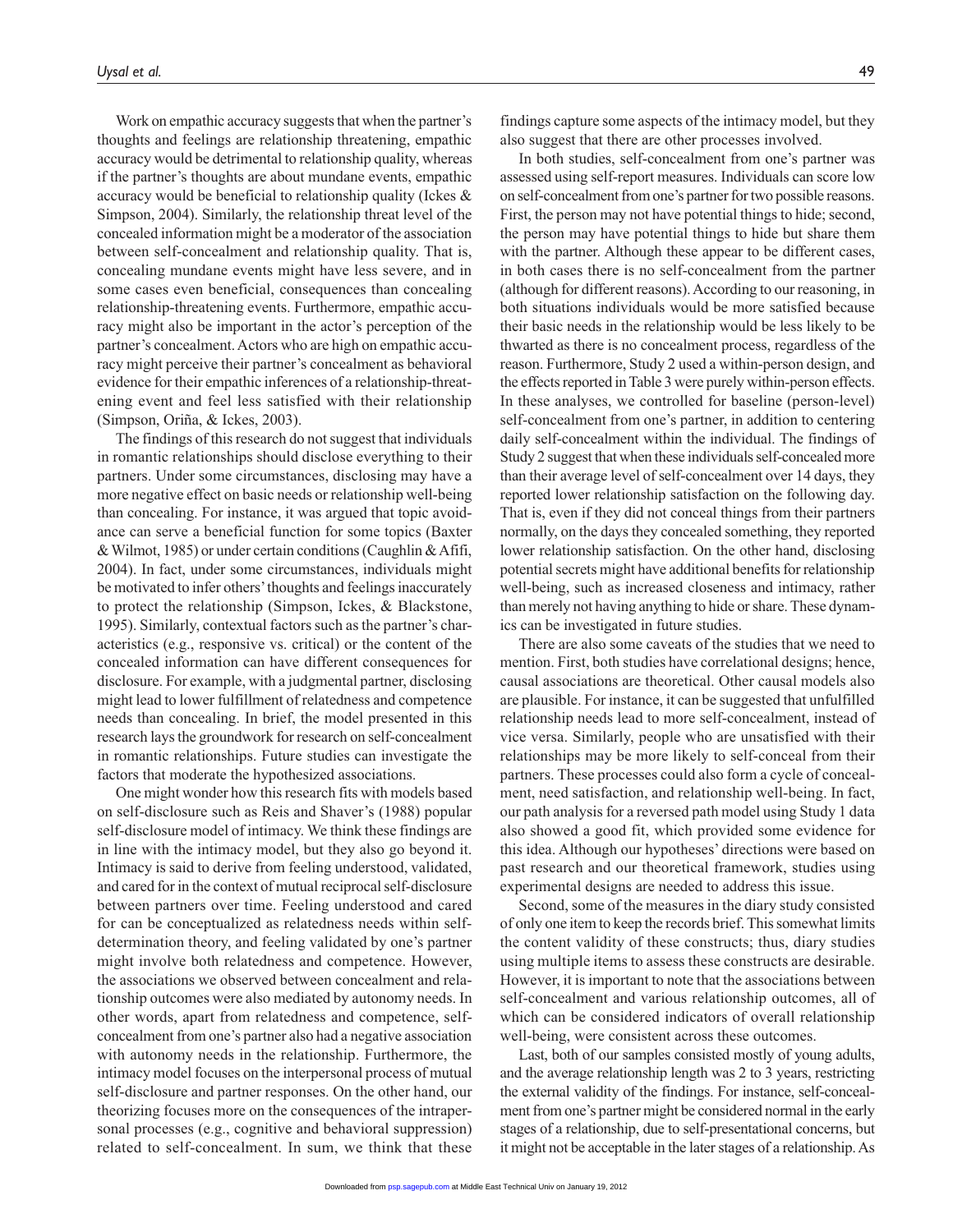a result it might have different consequences at different stages of a relationship. Similarly, other demographic factors such as culture and education level of participants might also be moderating factors. Future studies might investigate the consequences of self-concealment using different types of samples. Despite these shortcomings, the present research replicates findings across two studies using different methods and provides empirical evidence for the idea that self-concealment from one's partner is associated negatively with satisfaction of autonomy, competence, and relatedness needs in the relationship, which then predicts lower relationship well-being.

# **Appendix**

# *Sample SAS Codes*

PROC MIXED DATA = scr COVTEST METHOD = ML; CLASS cid gender record ;

MODEL rel\_sat = girldummy boydummy scr\_base\*girldummy scr\_base\*boydummy scon\_lag\*girldummy scon

lag\*boydummy sd\_lag\*girldummy sd\_lag\*boydummy/ S NOINT notest;

RANDOM girldummy boydummy /  $\text{TYPE} = \text{UN G SUB} = \text{cid};$ REPEATED gender record / SUB = cid TYPE =  $UN@AR(1)$ ; RUN;

/\*APIM\*/

PROC MIXED DATA = apim COVTEST METHOD = REML; CLASS cid gender record;

MODEL rel\_sat = girldummy boydummy actor

con\*girldummy actor\_con\*boydummy partner\_con\*girldummy partner\_con\*boydummy/ S NOINT notest;

RANDOM girldummy boydummy / TYPE = UN G SUB = cid; REPEATED gender record / SUB = cid TYPE =  $UN@AR(1)$ ; RUN;

#### **Acknowledgments**

We would like to thank the Interpersonal Relations and Motivation Research Group Lab for their comments on the earlier versions of this article. Dr. Bush is affiliated with the Health Services Research and Development Center of Excellence, Michael E. DeBakey VA Medical Center.

#### **Editor's Note**

Dr. Margaret Clark served as guest action editor for this article.

#### **Declaration of Conflicting Interests**

The author(s) declared no potential conflicts of interest with respect to the research, authorship, and/or publication of this article.

#### **Funding**

The author(s) disclosed receipt of the following financial support for the research, authorship, and/or publication of this article: Study 2 was supported in part by the Houston VA HSR&D Center of Excellence (HFP90-20). The views expressed in this article are those of the author(s) and do not necessarily represent the views of the Department of Veterans Affairs.

#### **Note**

1. A similar model was also tested controlling for self-disclosure. The findings were replicated. Self-concealment from one's partner, independent of self-disclosure to partner, had significant negative associations with autonomy and relatedness needs, which then predicted relationship satisfaction and commitment. We also replicated the results by including the data from seven outliers. This resulted in slightly stronger associations in regression and path analyses. On the other hand, the residual correlation between commitment and satisfaction dropped to .30 in the path analysis (Figure 2), and RMSEA became .09 instead of .03.

#### **References**

- Acitelli, L. K. (1988). When spouses talk to each other about their relationship. *Journal of Social and Personal Relationships*, *5*, 185-199. doi:10.1177/026540758800500204
- Acitelli, L. K. (1992). Gender differences in relationship awareness and marital satisfaction among young married couples. *Personality and Social Psychology Bulletin*, *18*, 102-110. doi:10.1177/0146167292181015
- Acitelli, L. K., & Antonucci, T. C. (1994). Gender differences in the link between marital support and satisfaction in older couples. *Journal of Personality and Social Psychology*, *67*, 688-698. doi:10.1037/0022-3514.67.4.688
- Baxter, L. A., & Wilmot, W. W. (1985). Taboo topics in close relationships. *Journal of Social and Personal Relationships*, *2*, 253-269. doi:10.1177/0265407585023002
- Bolger, N., & Shrout, P. E. (2007). Accounting for statistical dependency in longitudinal data on dyads. In T. D. Little, J. A. Bovaird, & N. A. Card (Eds.), *Modeling contextual effects in longitudinal studies* (pp. 285-298). Mahwah, NJ: Lawrence Erlbaum.
- Brunell, A. B., Kernis, M. H., Goldman, B. M., Heppner, W., Davis, P., Cascio, E. V., & Webster, G. D. (2010). Dispositional authenticity and romantic relationship functioning. *Personality and Individual Differences*, *48*, 900-905. doi:10.1016/j. paid.2010.02.018
- Cambron, M. J., Acitelli, L. K., & Pettit, J. W. (2009). Explaining gender differences in depression: An interpersonal contingent self-esteem perspective*. Sex Roles*, *61*, 751-761. doi:10.1007/ s11199-009-9616-6
- Campbell, L., & Kashy, D. A. (2002). Estimating actor, partner, and interaction effects for dyadic data using PROC MIXED and HLM: A user-friendly guide. *Personal Relationships*, *9*, 327-342. doi:10.1111/1475-6811.00023
- Caughlin, J. P., & Afifi, T. D. (2004). When is topic avoidance unsatisfying? Examining moderators of the association between avoidance and dissatisfaction. *Human Communication Research*, *30*, 479-513. doi:10.1093/hcr/30.4.479
- Caughlin, J. P., & Golish, T. D. (2002). An analysis of the association between topic avoidance and dissatisfaction: Comparing perceptual and interpersonal explanations. *Communication Monographs*, *69*, 275-295. doi:10.1080/03637750216546